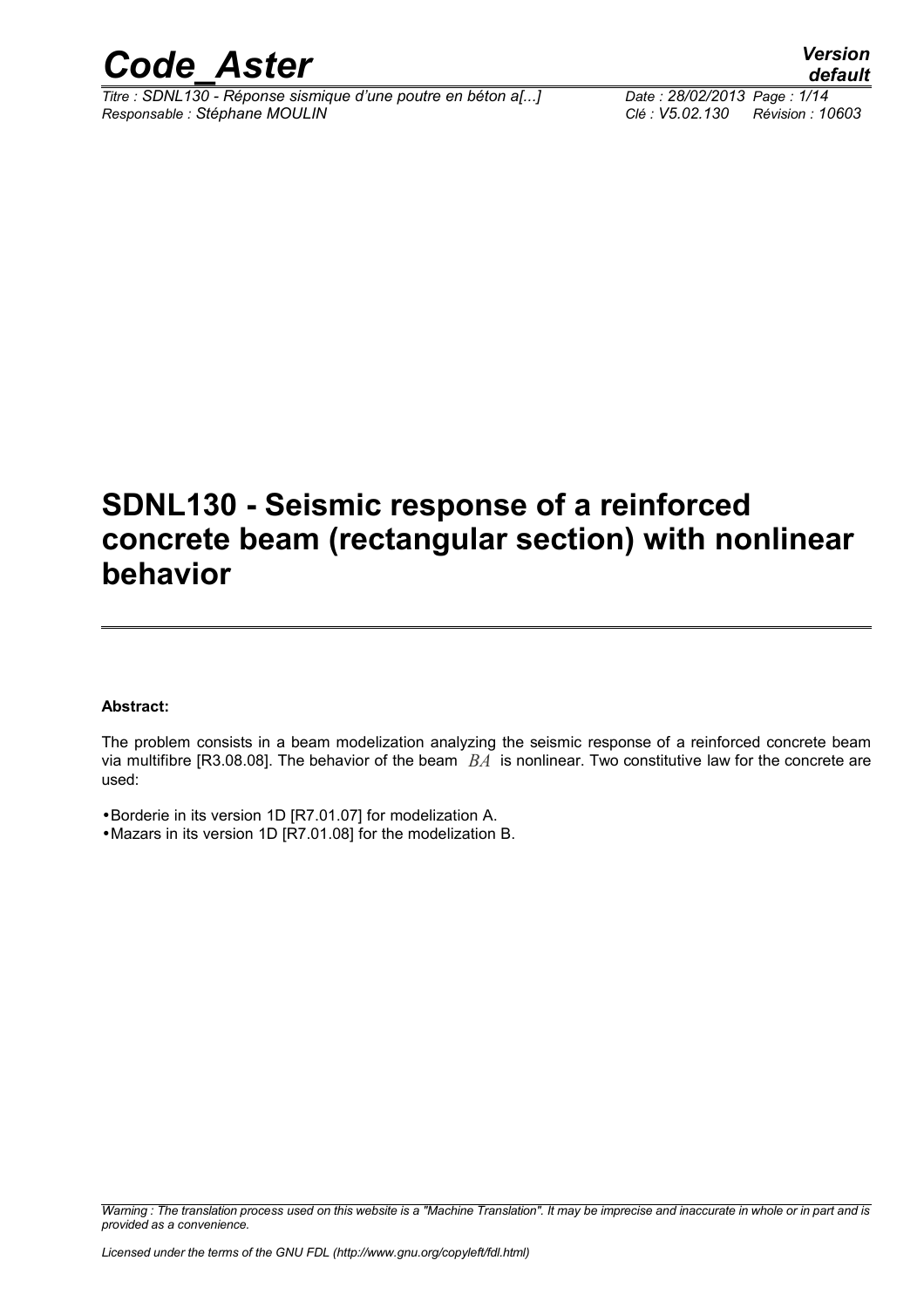*Titre : SDNL130 - Réponse sismique d'une poutre en béton a[...] Date : 28/02/2013 Page : 2/14 Responsable : Stéphane MOULIN Clé : V5.02.130 Révision : 10603*

## **1 Characteristic general**

### **1.1 Geometry**

the geometry is identical to that of the cases test SSNL119 and SAFE SDLL130 for longitudinal reinforcements which are identical: 4 *HA32*



**NB:** transverse reinforcements are not taken into account in computations

### **1.2 Material properties**

For the concrete, constitutive law of Borderie in its version 1D:

 $E=37272 MPa$   $v=0.2$   $\sigma_{\theta}=3.9 MPa$   $\sigma_{\theta}=38.3 MPa$   $\varepsilon_{\theta}=2.0.10^{-3}$  $G_f^1 = 110 J/m$ ,  $\rho = 2400 kg/m^3$ 

For modelization b:

For the concrete, constitutive law of Mazars in its version 1D:

Elasticity part:

*E*=3.72720E+10 *NU*=2.0E-01 *RHO*=2.40E+03 ,

Left nonlinear:

*AC*=1.71202987 *BC*=2.01163780E+03 *BT*=1.21892353E+04 *BETA*=1.10 *AT* =1.00 *EPSD0*=8.20396008E-05 ,

For the modelizations A and b:

Constitutive law ECRO\_LINE for steel:

 $E = 200000 \, MPa \quad v = 0.33 \quad \sigma_e = 400 \, MPa \quad E_T = 3280 \, MPa \quad \rho = 7800 \, kg/m^3$ 

Damping: of Rayleigh type ( $\alpha K + \beta M$ ), with 5% on modes 1 and 2.

*Warning : The translation process used on this website is a "Machine Translation". It may be imprecise and inaccurate in whole or in part and is provided as a convenience.*

For modelization a: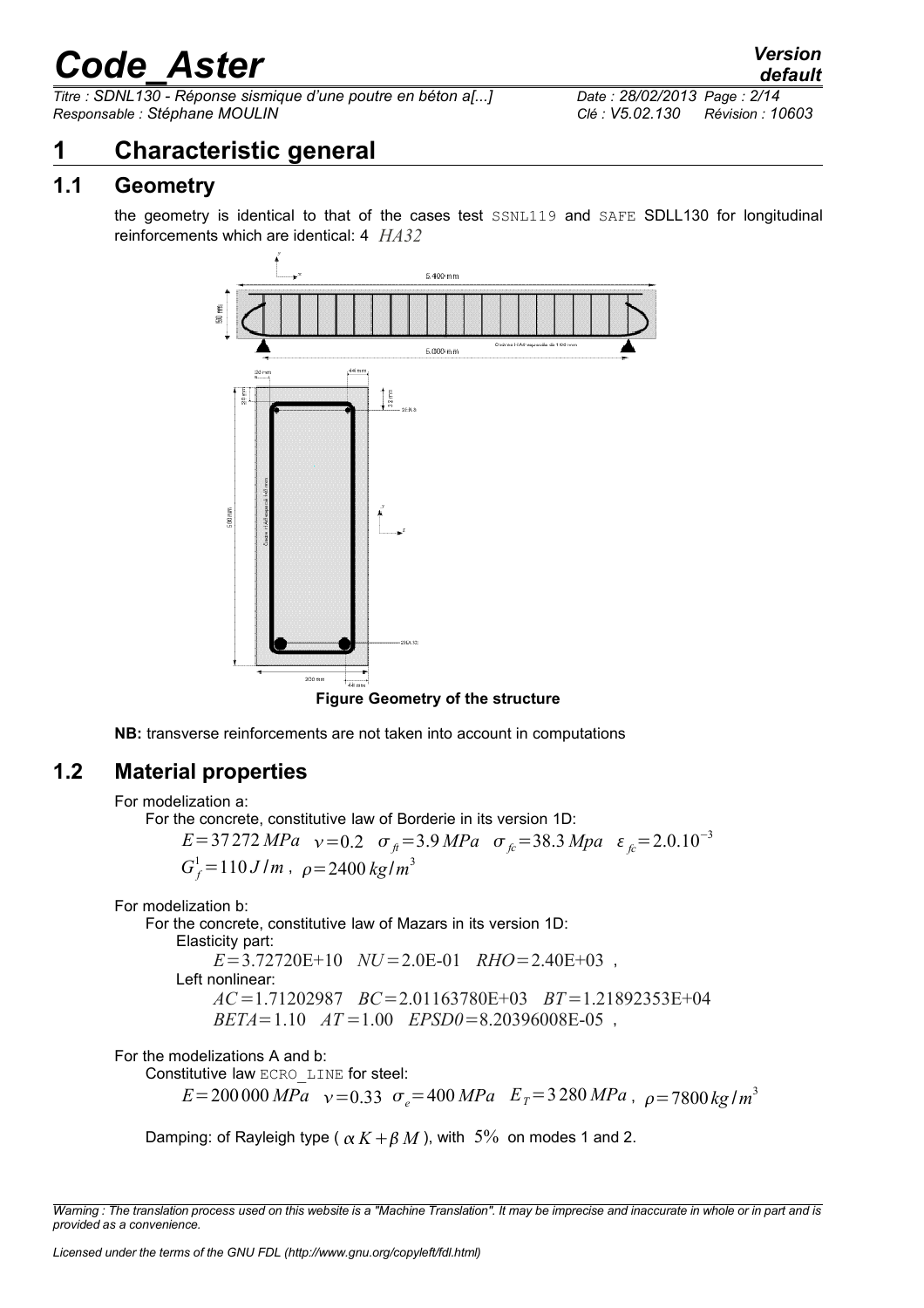*Titre : SDNL130 - Réponse sismique d'une poutre en béton a[...] Date : 28/02/2013 Page : 3/14 Responsable : Stéphane MOULIN Clé : V5.02.130 Révision : 10603*

### **1.3 Boundary conditions and loadings**

simple Bearing in  $B : dv = 0$ 

Bearing "doubles" in  $A : dx = dy = 0$ 

To avoid the eigen modes except plane, one beam: blocks the following degrees of freedom on all  $rx = rv = dz = 0$ 

Loading: seisme  $ac\_s2\_c$  1 [Figure [1.3-a\]](#page-2-0), in the axis  $OY$  applied to the two bearings, with a factor of amplification of the signal of 45.



<span id="page-2-0"></span>**Appear 1.3-aAccelerogram ac\_s2\_c\_1 imposed on the structure**

### **2 Reference solution**

the reference solution is a computation carried out using the computer code EFICOS [bib1]. It is about a computation multi-layer (2D) with the same models for the materials. The elements comprise only one Gauss point according to their axis and the total resolution is made by an algorithm with secant matrix.

To have comparable results in terms of localization and terms of results local (stresses and strains at the Gauss point nearest to the medium of the beam), computation with EFICOS (1 point by element) is carried out with 10 elements per half bay whereas computation with *Code\_Aster* (2 points per element) is carried out with 8 elements per half bay.

This difference in integration is the main source of the differences noted in the paragraph [§4].

### **2.1 Bibliographical references**

[ name 1] GHAVAMIAN HS., MAZARS J.: Strategy of computations simplified for the analysis of the behavior of reinforced concrete structures: code EFICOS. French review of civil engineer 1998; 2: 61 - 90.

*Warning : The translation process used on this website is a "Machine Translation". It may be imprecise and inaccurate in whole or in part and is provided as a convenience.*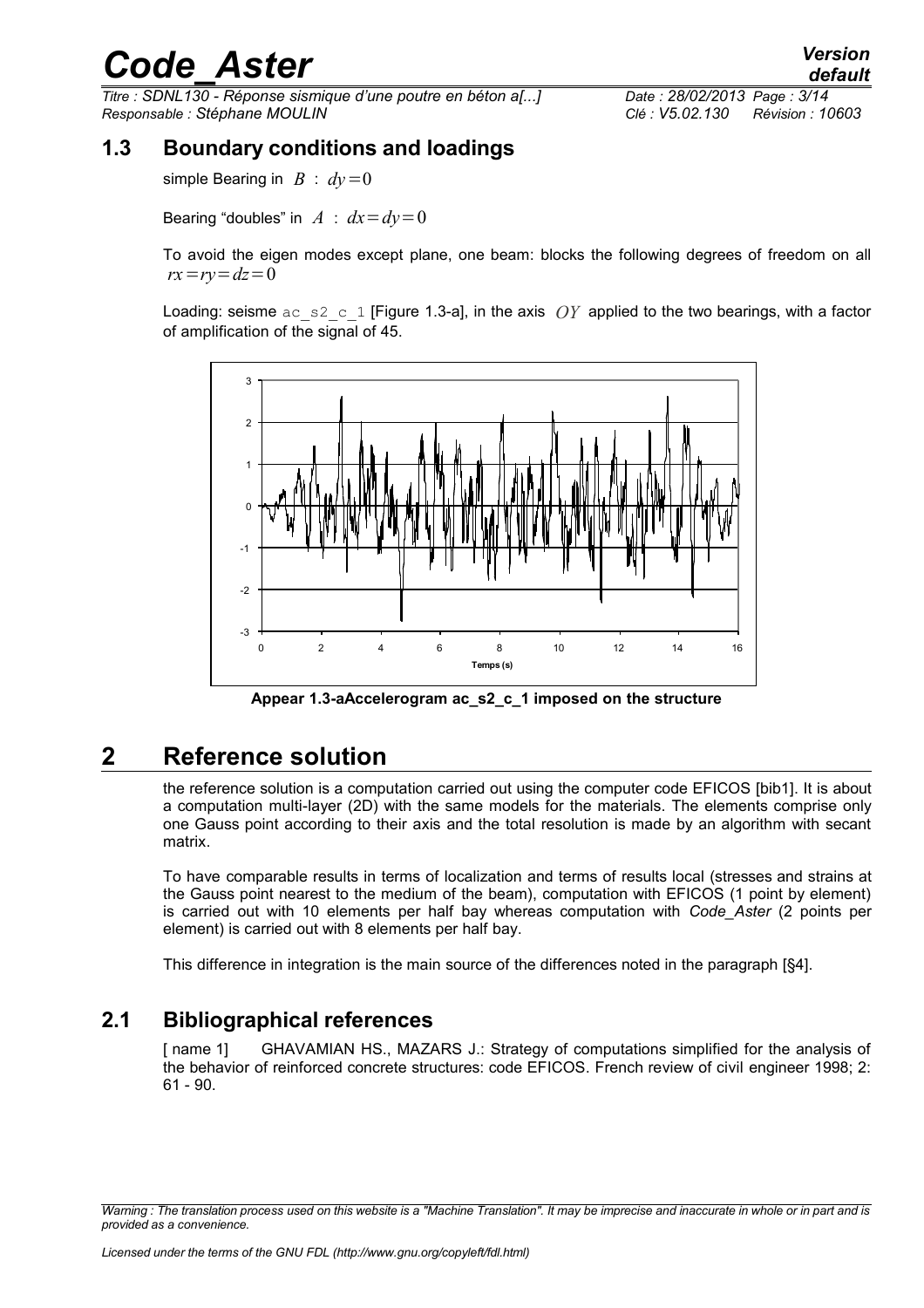*Titre : SDNL130 - Réponse sismique d'une poutre en béton a[...] Date : 28/02/2013 Page : 4/14 Responsable : Stéphane MOULIN Clé : V5.02.130 Révision : 10603*

# **3 Modelization A**

### **3.1 Characteristic of the modelization**

#### longitudinal Mesh of beam:

It is composed of 17 nodes and 16 pairs of elements POU\_D\_EM (16 elements for the concrete and 16 for steel).

Cross section of beam:

The concrete is modelled by a mesh (DEFI GEOM FIBRE/SECT) composed of  $2\times20$ quadrilaterals (40 fibers)

steel is modelled by 4 specific fibers (DEFI\_GEOM\_FIBRE/ FIBER)

the coefficients  $\alpha$  and  $\beta$  for damping are calculated using the following formula:

| $\left[\alpha\right]_{\alpha=2} \frac{\omega_1 \omega_2}{\omega_1}$<br>$ \beta $<br>$\frac{2}{\omega_2^2-\omega_1^2}$ | $\left  \frac{\overline{\omega}_2}{\omega_1} \right  \frac{\omega_2}{\omega_2} - \frac{\omega_1}{\omega_1} \left  \xi_2 \right $ |  |
|-----------------------------------------------------------------------------------------------------------------------|----------------------------------------------------------------------------------------------------------------------------------|--|
|-----------------------------------------------------------------------------------------------------------------------|----------------------------------------------------------------------------------------------------------------------------------|--|

where  $\omega_1$  etsont  $\omega_2$  the first two own pulsations  $(\omega = 2 \pi f)$  and  $\xi_1$   $\xi_2$  are the depreciation wished on the first two modes.

With  $f_1 = 39.9$   $Hz$  and  $f_2 = 157.6$   $Hz$  (calculated with Code\_Aster), for modal dampings of  $5\%$ , we find:  $\alpha = 8.10^{-5}$  and  $\beta = 20$ .

For the computation of the temporal response, the time step selected one is 1/100ème of second.

#### **3.2 Quantities tested and results**

the curves of reaction according to time and deflection in the center according to time are presented on the figures [Figure [3.2-a\]](#page-4-0) with [Figure [3.2-d\]](#page-7-0).

*Warning : The translation process used on this website is a "Machine Translation". It may be imprecise and inaccurate in whole or in part and is provided as a convenience.*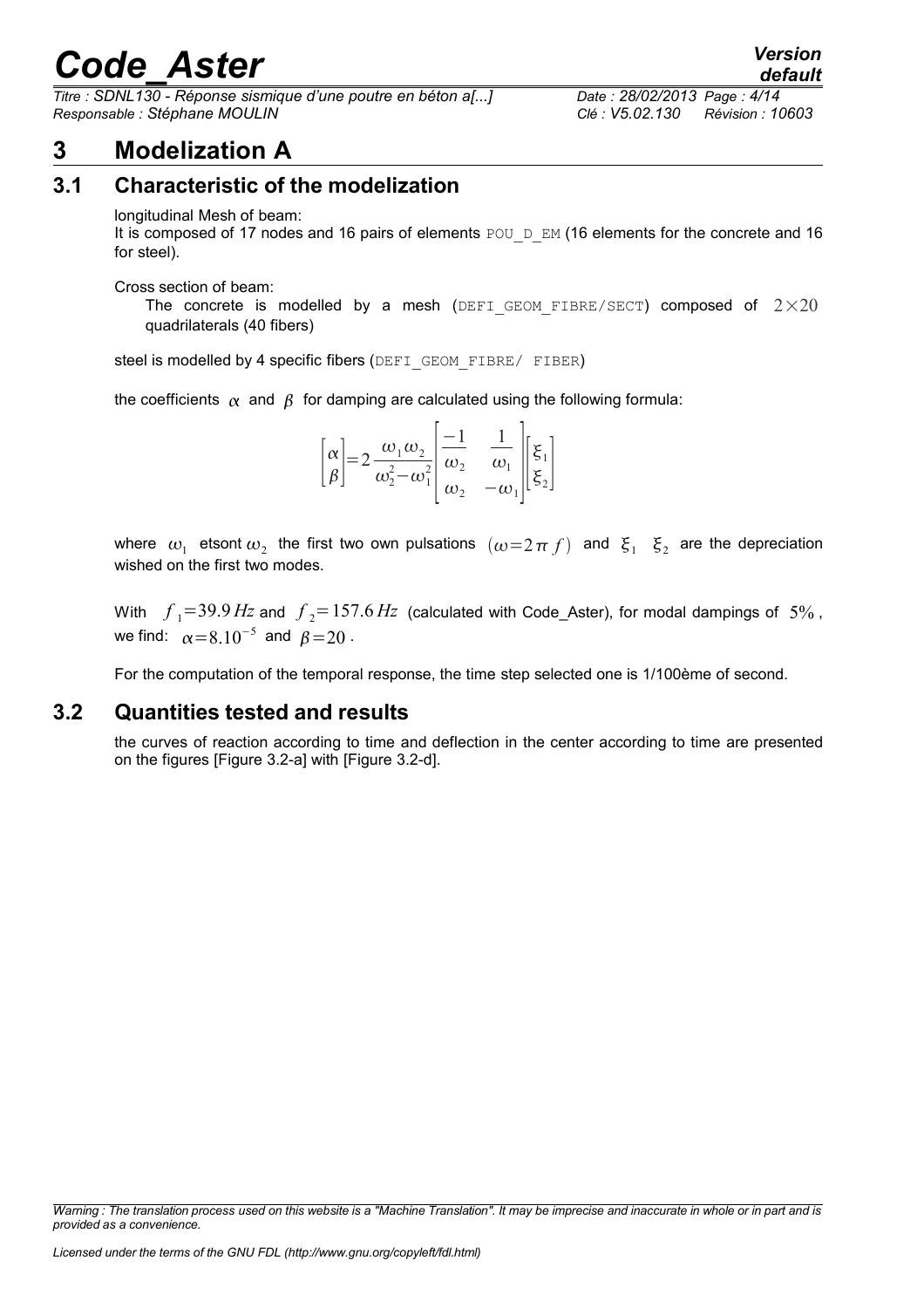*Titre : SDNL130 - Réponse sismique d'une poutre en béton a[...] Date : 28/02/2013 Page : 5/14 Responsable : Stéphane MOULIN Clé : V5.02.130 Révision : 10603*



<span id="page-4-0"></span>**Appear Reaction to the first bearing according to time**

*Warning : The translation process used on this website is a "Machine Translation". It may be imprecise and inaccurate in whole or in part and is provided as a convenience.*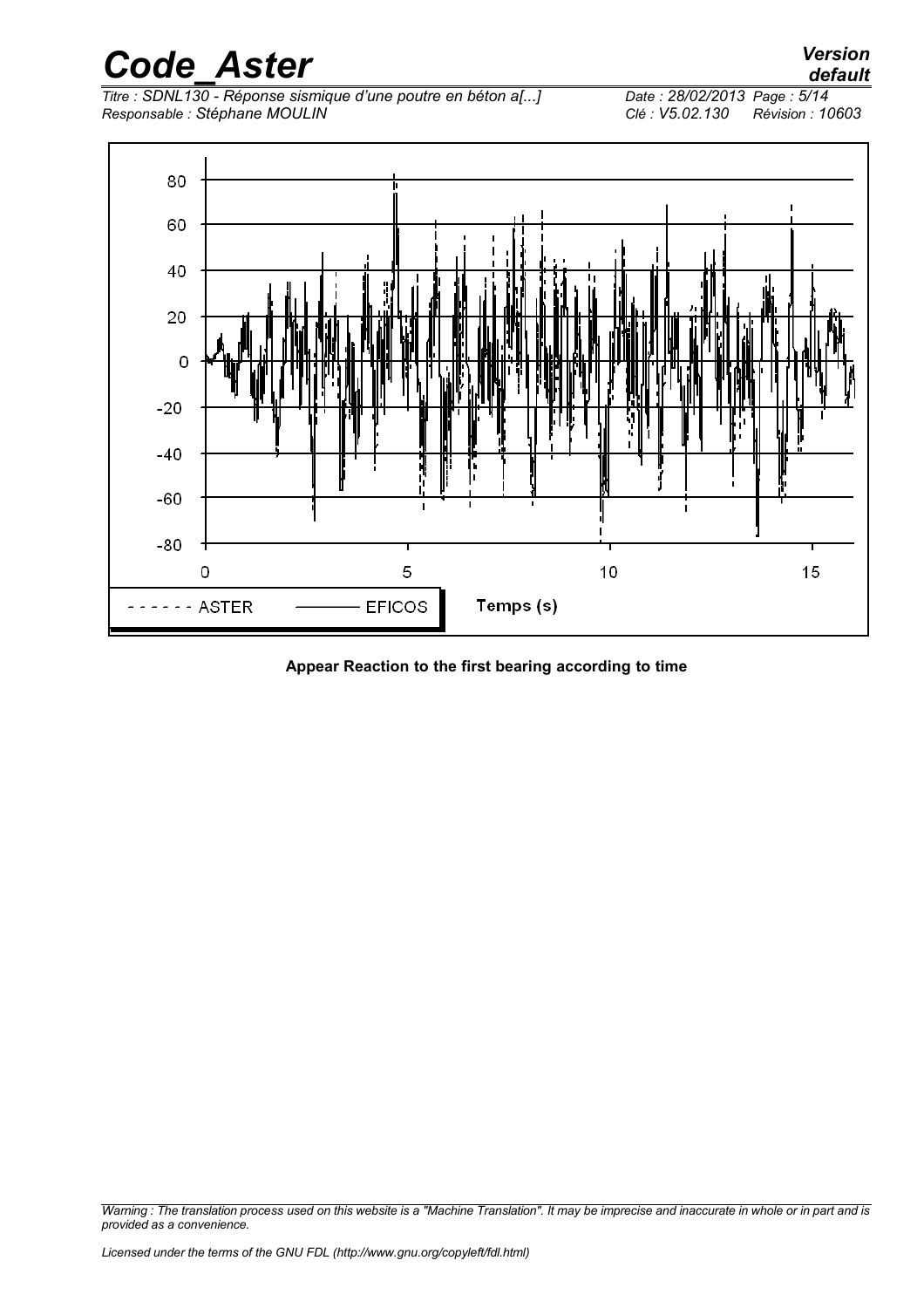*Titre : SDNL130 - Réponse sismique d'une poutre en béton a[...] Date : 28/02/2013 Page : 6/14 Responsable : Stéphane MOULIN Clé : V5.02.130 Révision : 10603*

*default*



**Appears 3.2-bDetail of the reaction between 1,6 and 3 second**

*Warning : The translation process used on this website is a "Machine Translation". It may be imprecise and inaccurate in whole or in part and is provided as a convenience.*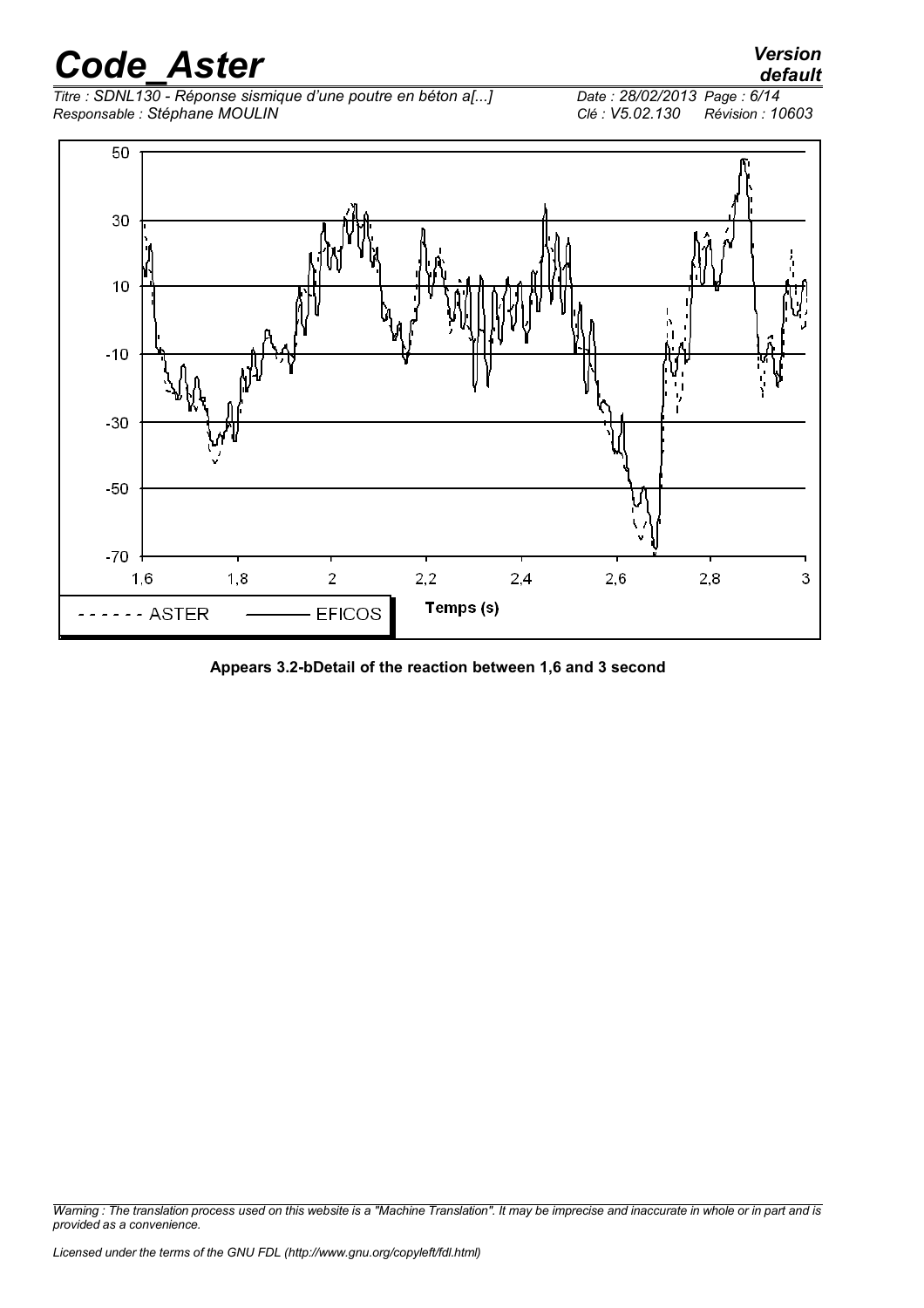*Code\_Aster Version Titre : SDNL130 - Réponse sismique d'une poutre en béton a[...] Date : 28/02/2013 Page : 7/14 Responsable : Stéphane MOULIN Clé : V5.02.130 Révision : 10603*



#### **Figure Marks with arrows in the center according to time**

*Warning : The translation process used on this website is a "Machine Translation". It may be imprecise and inaccurate in whole or in part and is provided as a convenience.*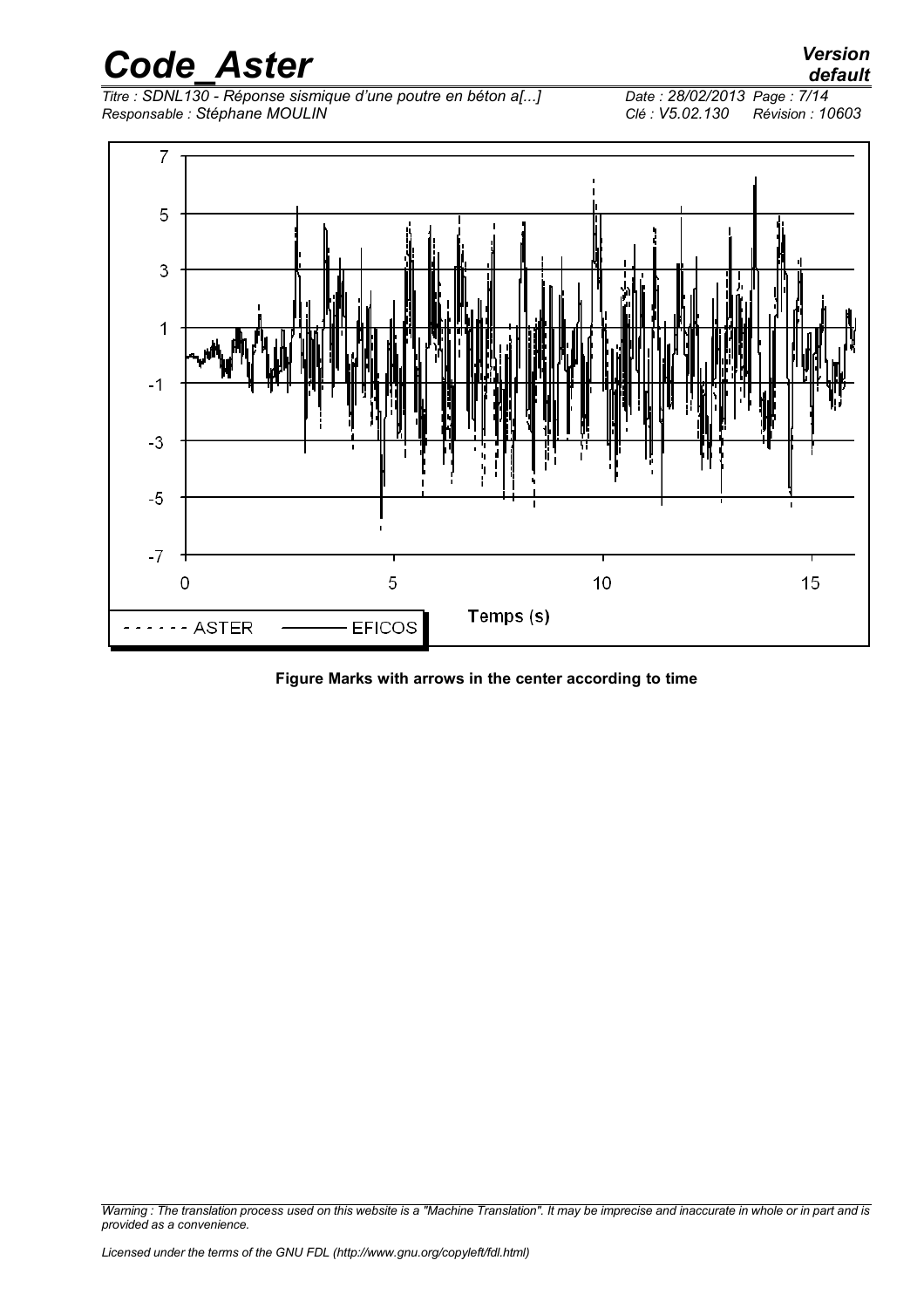# *Code\_Aster Version*<br>default<br>Titre : SDNL130 - Réponse sismique d'une poutre en béton a[...] Date : 28/02/2013 Page : 8/14

*Titre : SDNL130 - Réponse sismique d'une poutre en béton a[...] Date : 28/02/2013 Page : 8/14 Responsable : Stéphane MOULIN Clé : V5.02.130 Révision : 10603*



#### <span id="page-7-0"></span>**Appears Detail of the deflection between 2,5 and 2,8 seconds**

#### **Note:**

Solution EFICOS is more oscillating because the time step selected one with this code was 1/1000ème of second.



*default*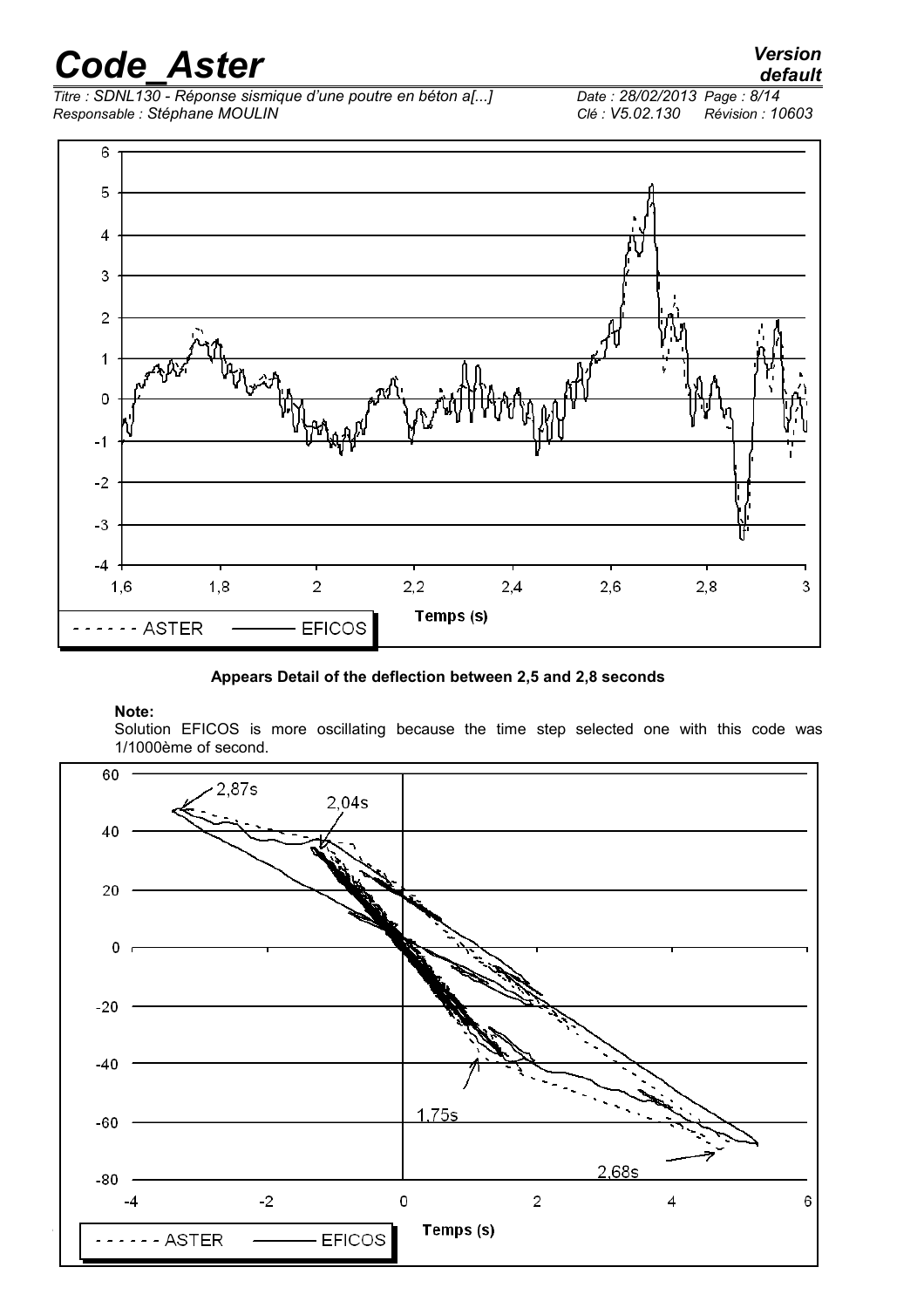*Titre : SDNL130 - Réponse sismique d'une poutre en béton a[...] Date : 28/02/2013 Page : 9/14 Responsable : Stéphane MOULIN Clé : V5.02.130 Révision : 10603*

#### **Appear 3.2-e : Curve reaction-deflection for the 3 first second**

One of results carries out tests (TEST\_RESU) for the reaction on the first bearing and the deflection in the center. One tests these values for some extremums in the 3 first second of seisme, i.e. in the neighborhoods as of time 1,75 *s* (any beginning of the nonlinear field), then 2,04 *s* , 2,68*s* and 2,87 *s* when the structure is already strongly damaged.

#### **Note:**

To have a case test which does not spend unnecessarily TEMPS CPU, only the 3 first second of seisme are tested.

| <b>DEFLECTION</b> | <b>EFICOS</b>     | <b>ASTER</b> | relative Error % |
|-------------------|-------------------|--------------|------------------|
| 1.75 S            | $1.5E-0.3$        | $1.7E - 0.3$ | 13.3             |
| 2.04 S            | $-1.3E-0.3$       | $-1.1E-0.3$  | 13.1             |
| 2.68S             | $5.2 E - 0.3.4.7$ | E-03         | 9.6              |
| 2.87 S            | $-3.4F-0.3$       | $-3.1$ E-03  | 7.9              |

| <b>REACTION</b> | <b>EFICOS</b> | <b>ASTER</b> | relative Error % |
|-----------------|---------------|--------------|------------------|
| 1.75S           | $-3.7E+04$    | $-4.2F+04$   | 14.3             |
| 2.00 S          | $3.5E + 04$   | $3.5E + 04$  | 0.3              |
| 2.69 S          | $-6.8E + 0.5$ | $-6.7F+0.5$  |                  |
| 2.87 S          | $4.8F + 0.5$  | $4.8F + 0.5$ |                  |

One notes that the differences in force in the nonlinear field are very weak, whereas there is an unquestionable difference for displacements. This difference is doubtless due to the effects of the damping which plays a great part on displacements.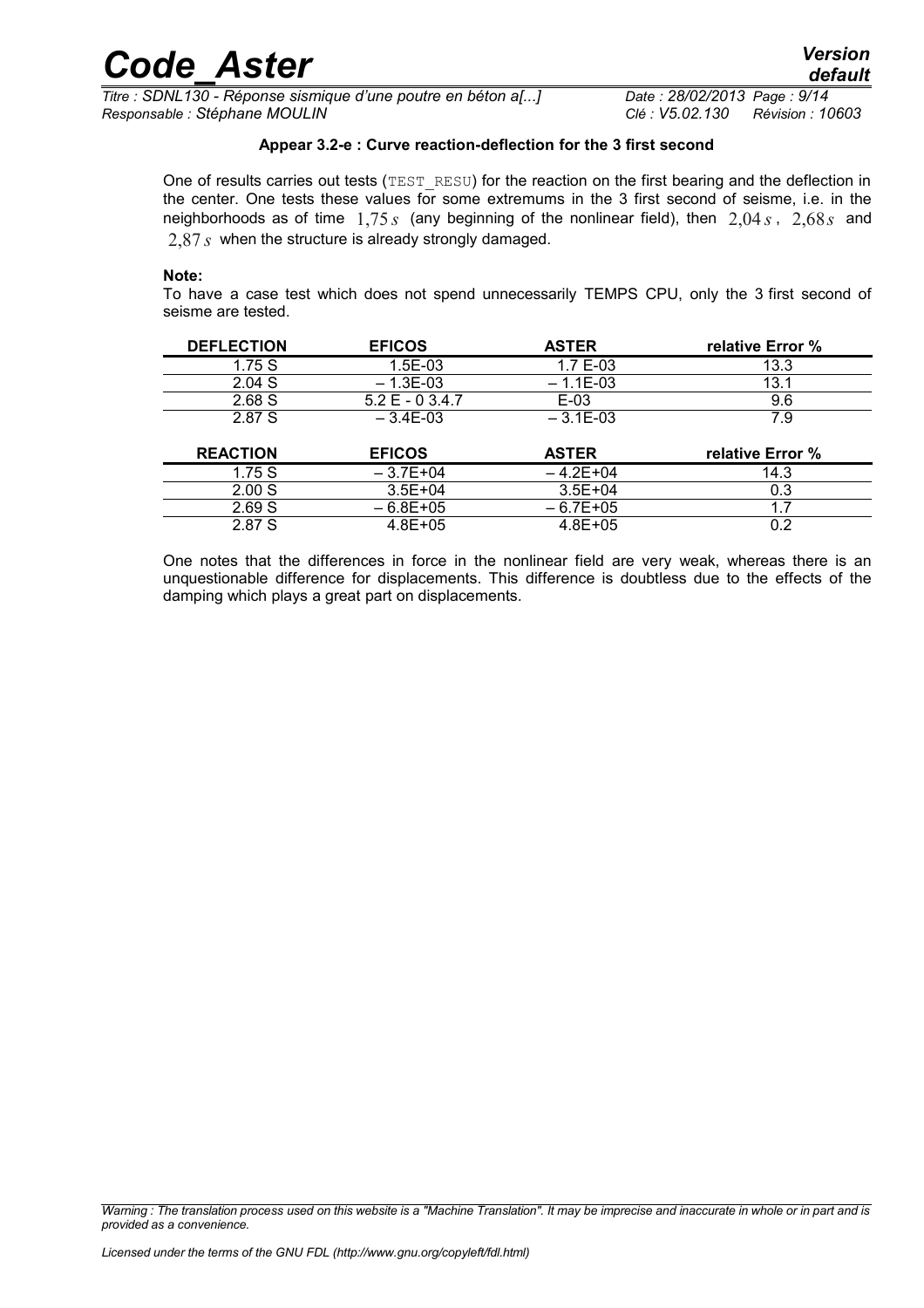*Titre : SDNL130 - Réponse sismique d'une poutre en béton a[...] Date : 28/02/2013 Page : 10/14 Responsable : Stéphane MOULIN Clé : V5.02.130 Révision : 10603*

# **4 Modelization B**

### **4.1 Characteristic of the modelization**

Identical to the modelization A, except:

- •the model for the behavior of the concrete is Mazars in its version  $1D$ .
- •during computation with KEY DYNA\_NON\_LINE key NEWTON the matrix with the behavior is the tangent, with a reactualization with each iteration.

### **4.2 Quantities tested and results**

the curves of reaction according to time and deflection in the center according to time are presented on the figures [4.2-a](#page-9-0) to [4.2-c](#page-10-0) .



<span id="page-9-0"></span>**Figure 4.2-a : 4.2-a Reaction bearings A according to time, for the 3 first second.**

*Warning : The translation process used on this website is a "Machine Translation". It may be imprecise and inaccurate in whole or in part and is provided as a convenience.*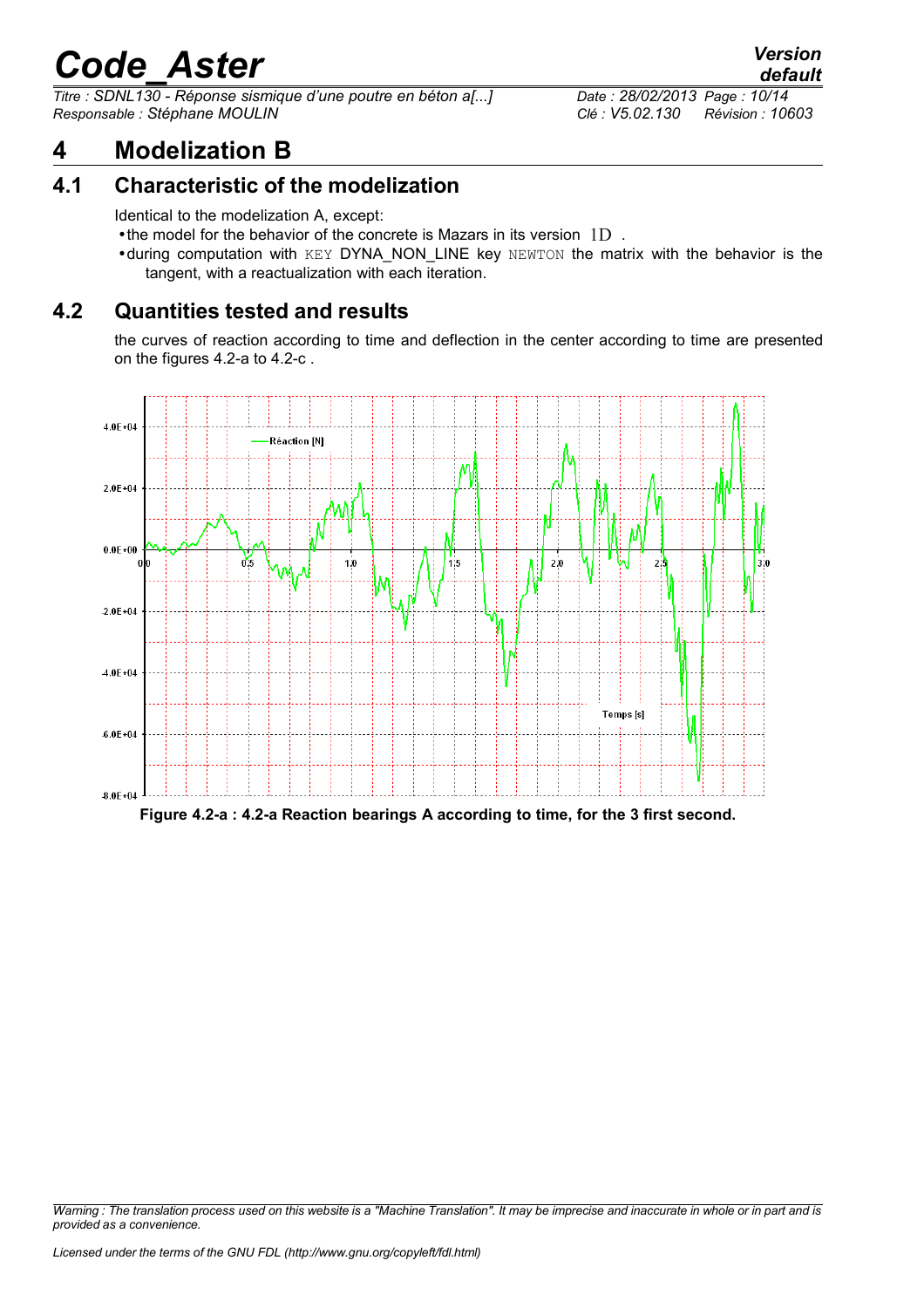

**Appear Marks with arrows in the center according to time, for the 3 first second.**



<span id="page-10-0"></span>**Appear : Curve reaction-deflection for the 3 first second.**

One of results carries out tests (TEST\_RESU) for the reaction on the first bearing and the deflection in the center. One tests these values for a few time in the 3 first second of seisme, i.e. at times 1.76s (any beginning of the nonlinear field), then 2.05s , 2.68s and 2.87s when the structure is already strongly damaged.

*Warning : The translation process used on this website is a "Machine Translation". It may be imprecise and inaccurate in whole or in part and is provided as a convenience.*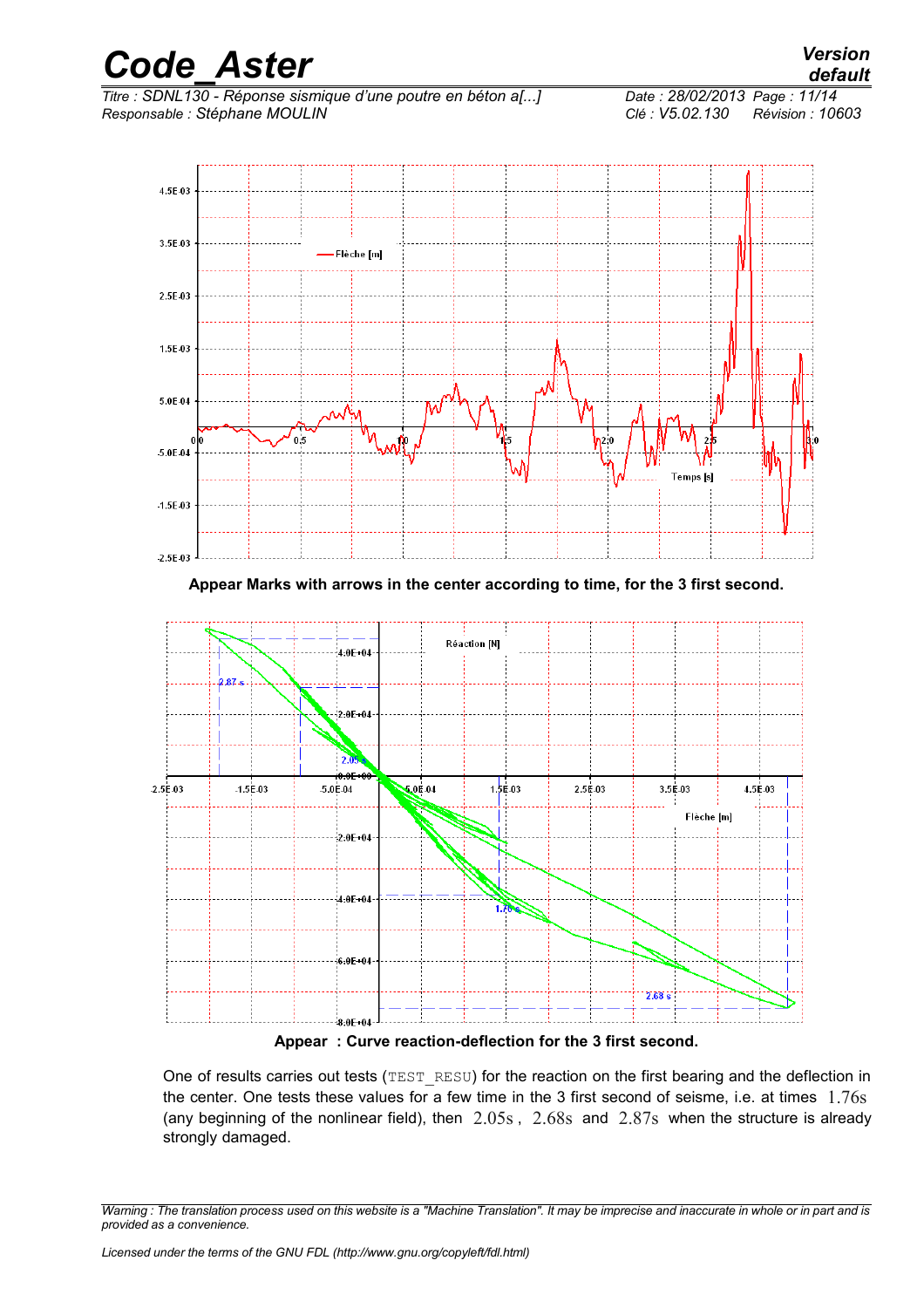*Titre : SDNL130 - Réponse sismique d'une poutre en béton a[...] Date : 28/02/2013 Page : 12/14 Responsable : Stéphane MOULIN Clé : V5.02.130 Révision : 10603*

#### **Notice S :**

In the case of the model of Mazars, it does not exist of reference, TEST\_RESU are thus the non regression ones.

| Time   | <b>Standard</b>            | Quantity | <b>Place Reference</b> | <b>Référeces</b> | Tolerance |
|--------|----------------------------|----------|------------------------|------------------|-----------|
| 1.76 S | NODA: DY<br>FORC           | group: A | NON REGRESSION         | $-3.8516E+04$    | $1.0E-06$ |
| 1.76S  | DEPL: DY                   | group: C | NON REGRESSION         | 1.4170E-03       | $1.0E-06$ |
| 2.05S  | NODA:<br>FORC<br>DY        | group: A | NON REGRESSION         | 2.8814E+04       | $1.0E-06$ |
| 2.05 S | DEPL:<br>. DY              | group: C | NON REGRESSION         | $-9.3312E - 04$  | $1.0E-06$ |
| 2.68 S | FORC NODA: DY              | group: A | NON REGRESSION         | $-7.5183E + 04$  | $1.0E-06$ |
| 2.68 S | DEPL: DY                   | group: C | NON REGRESSION         | 4.8174E-03       | $1.0E-06$ |
| 2.87 S | NODA:<br>FORC<br><b>DY</b> | group: A | NON REGRESSION         | 4.4564E+04       | $1.0E-06$ |
| 2.87 S | DEPL:<br>- DY              | group: C | NON REGRESSION         | $-1.8913E-03$    | $1.0E-06$ |

the figures below A give the evolutions of the reaction on the bearing and the deflection to the center, for 15 seconds.



*Warning : The translation process used on this website is a "Machine Translation". It may be imprecise and inaccurate in whole or in part and is provided as a convenience.*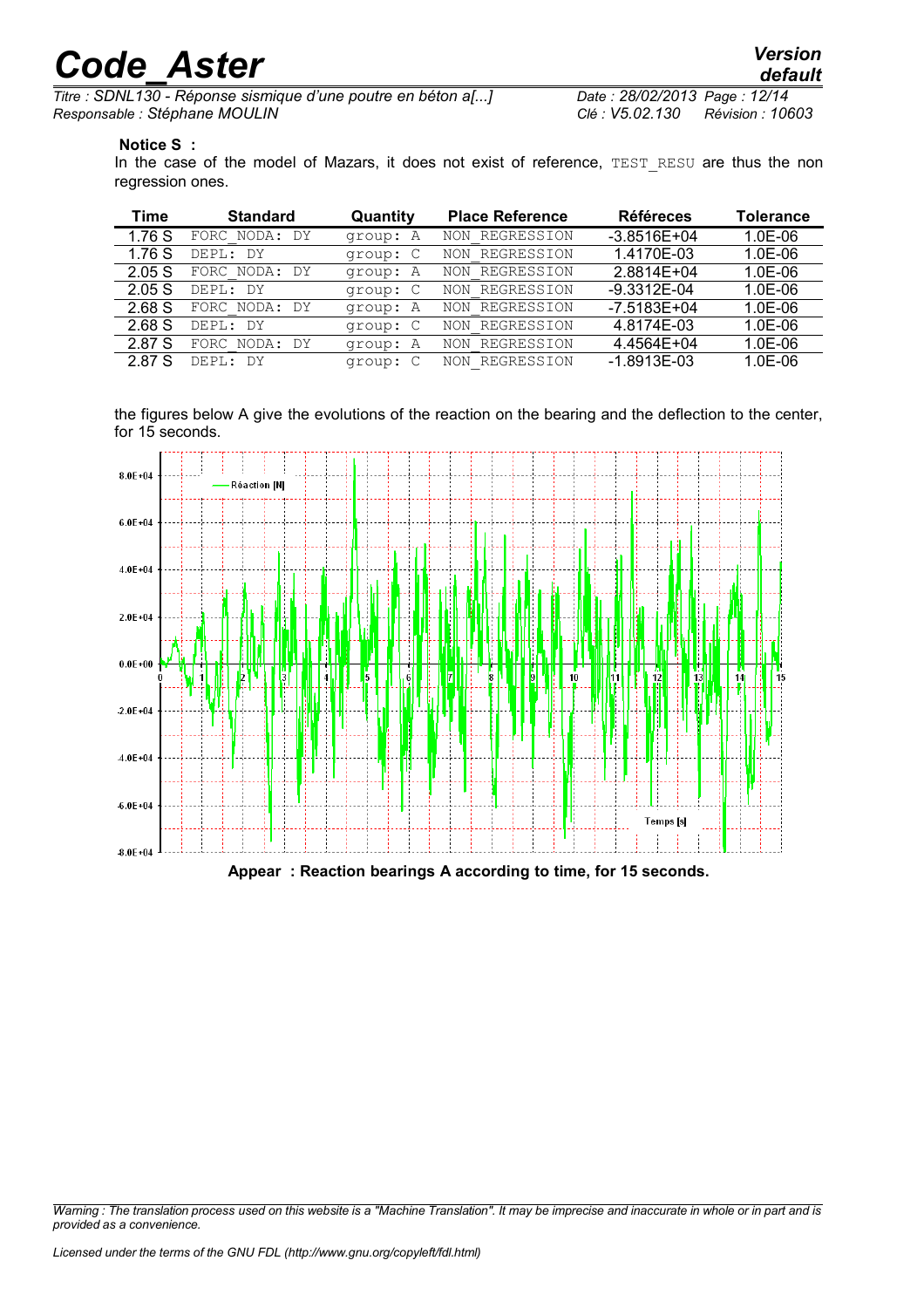

*Warning : The translation process used on this website is a "Machine Translation". It may be imprecise and inaccurate in whole or in part and is provided as a convenience.*